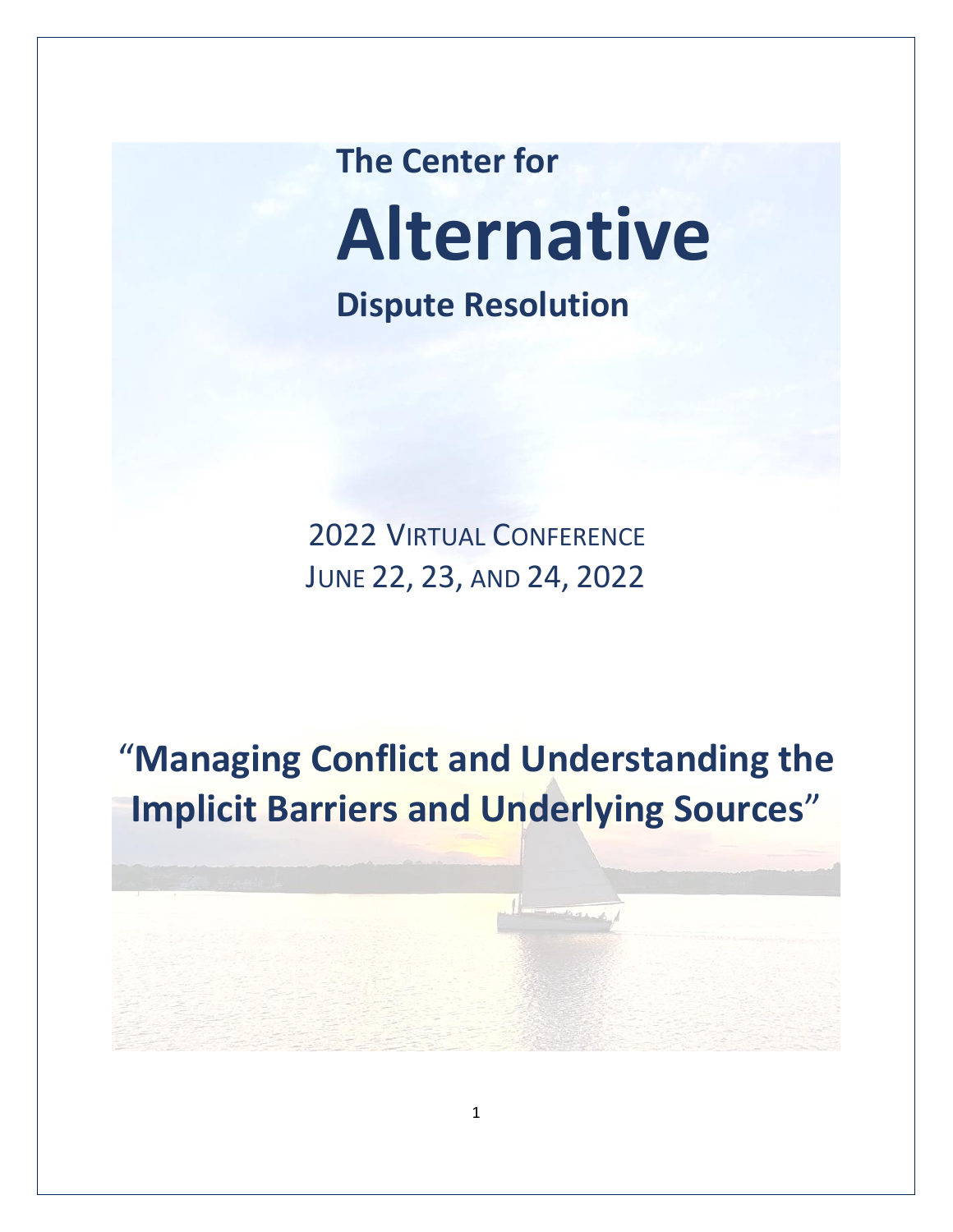# **Conference Sessions Wednesday, June 22, 2022**

**Morning** - 9:00 a.m. to 10:00 a.m. EST

## *Plenary: How Internalized Racial Conditioning Affects Conflict*

How does internalized racial conditioning affect conflict? How do you as a mediator mitigate your own racial discrimination? In this program we will look at how beliefs and stereotypes may be affecting your effectiveness.



**Milagros Phillips**, affectionately known as "The Race Healer," has been facilitating programs for over 35 years on race literacy, racial conditioning, and healing from racism that inform, transform, and lead to inspired action. Her programs are presented at educational institutions, Fortune 100 companies, corporations, and public courses and seminars. A keynote speaker, [Book Excellence Award Finalist,](https://www.bookexcellenceawards.com/) TEDx presenter, four-time author, and certified coach, Milagros's latest book, *Cracking the Healers Code: A* 

*Prescription for Healing Racism and Finding Wholeness,* has received rave reviews since its release in August 2021. In her 35+ years facilitating seminars and conversations around race, Milagros has worked with members of Congress, corporate leaders, and across industries and specialties. Milagros' work comes from lived experience and is backed by historical and scientific research. It comes from walking through the shadow to find her light, and in the process, helping others find theirs. What she brings to this work is great compassion, a deep understanding of race, and awareness of peoples' individual and collective power. Milagros is a recipient of the 2021 NEW THOUGHT WALDEN AWARD for Interfaith/Intercultural Understanding. She is an opinion columnist for [CEOWORLD Magazine](https://ceoworld.biz/) and a columnist with Inc.com.

Her signature 2-day program, [Race Demystified,](https://www.milagrosphillips.com/racedemystified) is the only program on race that walks participants through the healing process, quickening their understanding of race, racism, and racial conditioning in a way that traditional DEI training takes years to achieve. By connecting the past to the present and moving through the healing process, from awareness to wisdom, participants of Race Demystified leave with a stronger connection to themselves and to others, and are ready to live from their authentic selves as part of the human family.

Understanding and healing racism is her calling. Personal and collective development is her passion. She combines both to create a powerful and transformative experience.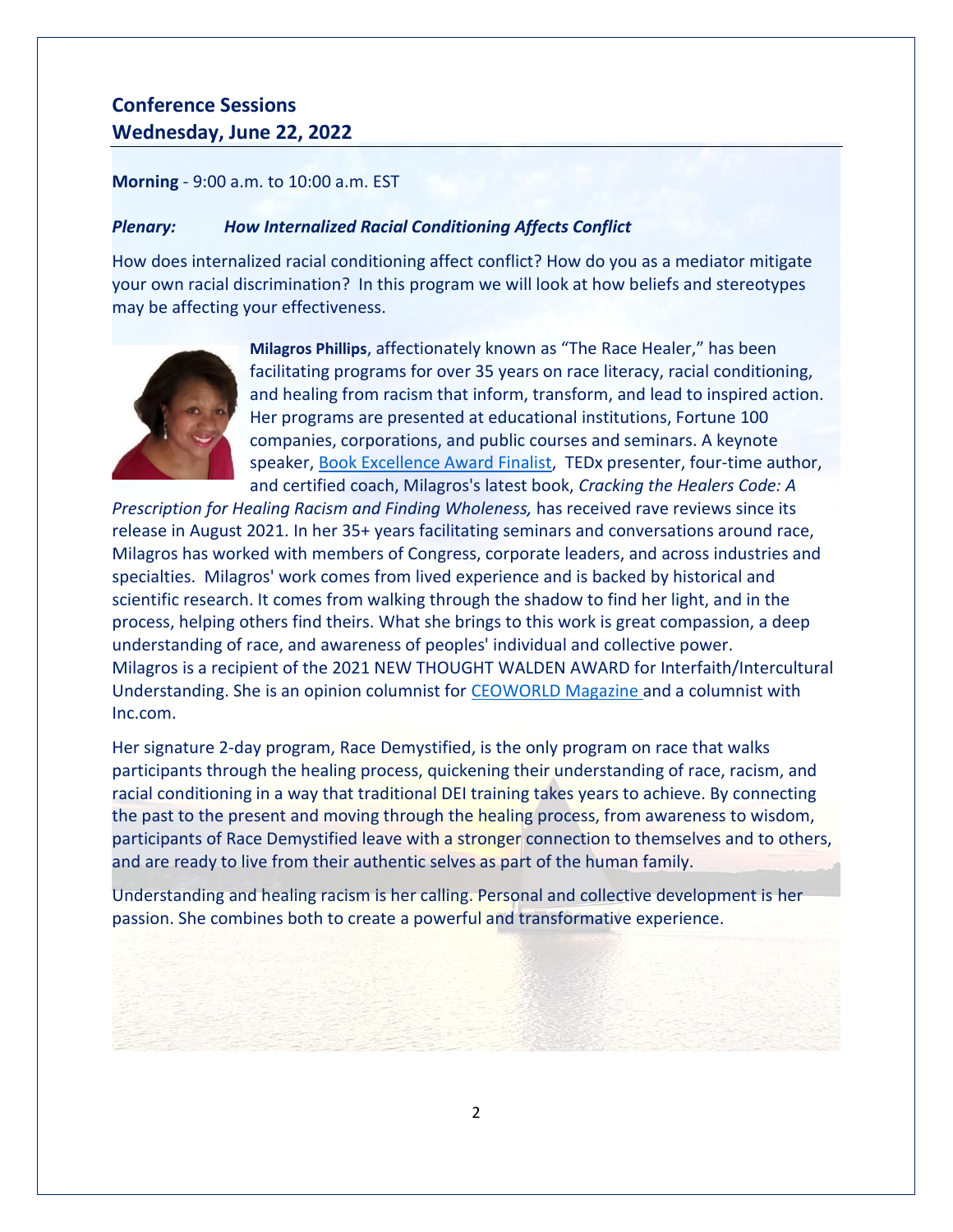#### **Morning –** 10:30 a.m. to 12:00 p.m. EST

#### *1.1 Reconsidering Power in Mediation*

What's your framework for thinking about power, power dynamics and powerlessness at the mediation table? How do perceptions of power create barriers to resolution? What's the mediator's role in addressing a power imbalance? This interactive session explores these concepts with reference to ethical standards, negotiation principles, and effective process tools.



Anastasia (Stacy) Watson Smith, JD, is the Director of Special Projects at the Center for Dispute Resolution at the University of Maryland Francis King Carey School of Law (C-DRUM), provides faculty support to the Carey School of Law's Mediation Clinic. Ms. Smith is dedicated to encouraging and supporting collaborative decision-making and conflict management for individuals, organizations, and public and private institutions. She has over 15 years of experience in offering and promoting effective conflict resolution processes, including mediation, group facilitation, facilitated dialogues,

negotiation, and restorative approaches. Ms. Smith mediates regularly for the District Court of Maryland, for the Baltimore City Office of Equity and Civil Rights in employment and discrimination matters, and for the Anne Arundel County Conflict Resolution Center. She implemented and coordinated C-DRUM's innovative attendance mediation program, and successfully expanded the program throughout Maryland in a collaboration with Community Mediation Maryland.

## *2.1 After Awareness Comes Action: Next Steps in Uncovering and Countering Implicit Bias*

The Maryland Standards of Conduct for Mediators state that mediators "should learn about unconscious or implicit bias" (Standard II, A.3, [Maryland Standards of Conduct for](https://www.mcdr.org/page-1320346) [Mediators\)](https://www.mcdr.org/page-1320346) … so let's do just that. But we're not stopping there. Let's explore how to unlearn them once we're aware too. Check out [Project Implicit](https://www.projectimplicit.net/) and take an [Implicit Association Test](https://implicit.harvard.edu/implicit/takeatouchtest.html) [\(IAT\)](https://implicit.harvard.edu/implicit/takeatouchtest.html) … or two, or three! Then join us as we learn new ways to counter those biases and the assumptions that may drive them.

<https://www.projectimplicit.net/> <https://implicit.harvard.edu/implicit/takeatouchtest.html>



**Heather Fogg** - In July 2021, after years visiting and seeking the restorative landscape, I made a dream come true by packing up and moving to join the dedicated people of Restorative Justice Project (RJP) Maine. I believe in and value the interconnectedness of all beings, and honor that in both my circle keeping, conflict coaching, mediating, and restorative facilitating, as well as my practice as a Certified Optimum Life Breathologist (C.O.L.B.). I strive to share my love of this way of being by inviting others to explore the ideas and

concepts of restorative principles via trainings, presentations, and teachings about conflict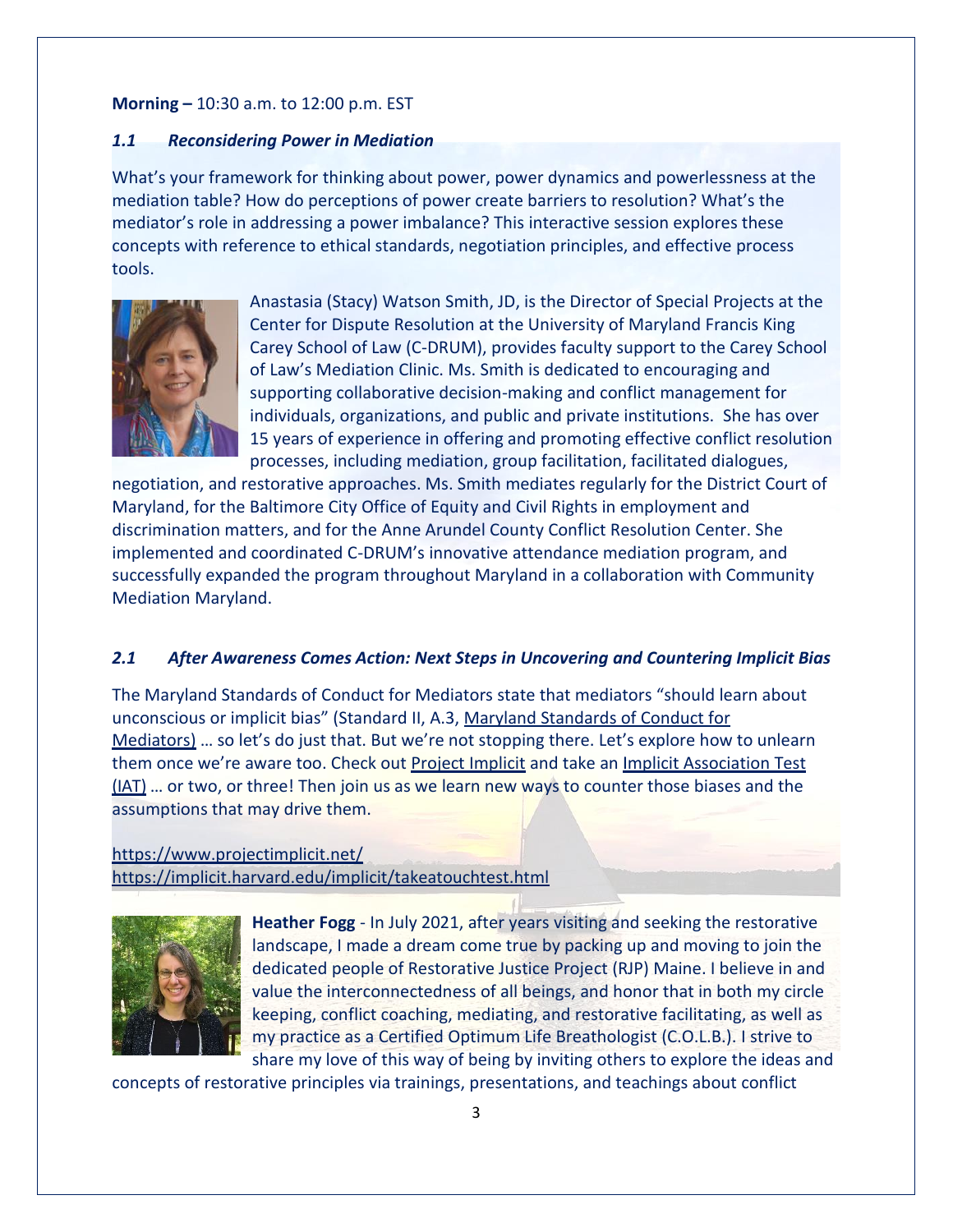engagement and restorative justice. While in Maryland I was part of the Circle of Restorative Initiatives (CRI), spreading the learning about restorative values and processes that support them. I feel very fortunate to have begun my own practice in the field of conflict engagement by attending the Center for ADR Annual Conference as my first introduction to mediation, and returning each year since has become an important touchstone for me. And I am grateful to have grown in the field with years of support, love, and encouragement from colleagues and collaborators with the Maryland Judiciary Mediation and Conflict Resolution Office (MACRO) and all who gather with the Maryland Program for Mediator Excellence (MPME). My educational upbringing included studying psychology because I'm fascinated by people and all the gifts each individual brings in the world. My family includes my wonder-full science-fiction loving, cosmic space study exploring partner, Mike, along with a large number of furry and feathery friends. My favorite experiences are connecting with others in circle gatherings of all kinds, and I carry an extra talking piece or two with me everywhere I go (which often means my bags are full of rocks and sticks).

#### **Afternoon -** 1:00 p.m. to 2:30 p.m. EST

#### *1.2 Owning the Journey: Dialogue on Creating Belonging Amidst the Great \$%&\*^*

Creating an inclusive and equitable culture is a journey that requires a collective, steadfast effort. We each have a critical role to play in imagining, co-creating and working toward the radically inclusive environment we all so desire. It is an inherently dynamic journey that commands each of us to reflect individually and collectively and to commit each day to doing our part. The Covid-19 pandemic has largely rewritten how we live, work and play. It has totally changed how and where we work, how we communicate and how we connect with one another. We are inviting all mediators, facilitators, changemakers and healers to join us for a dialogue to discuss and discern how we create radically inclusive environments in this time of transformation. We will look at what the stories are telling us and where the data converges. This dialogue will combine individual reflection, group discussion, and unveiling the possibilities through the collective conscious on how we create connection and belonging in a seemingly disparate world.



**Meghan E. Clarke** (Meghan E. Clarke Consulting, LLC) specializes in cultural transformation, strategic visioning and leadership development. She brings over 15 years of experience in the field as a trusted strategic partner. In addition to working early in her career on community reconciliation projects throughout the country including those addressing environmental harms, community-police relations, educational inequities, and religious-based conflicts, Meghan has partnered with Deans of Colleges, Chief Information Officers, VPs and Presidents in co-creating cutting edge strategic plans and radically changing organizational culture. She has designed, implemented

and partnered on dozens of small and large-scale processes ranging from two to hundreds of participants. These complex projects have required skills in strategic thinking, leadership coaching, community engagement, conflict resolution and human dynamics. A servant leader at her core, Meghan's unique approach to organizational development is participatory, data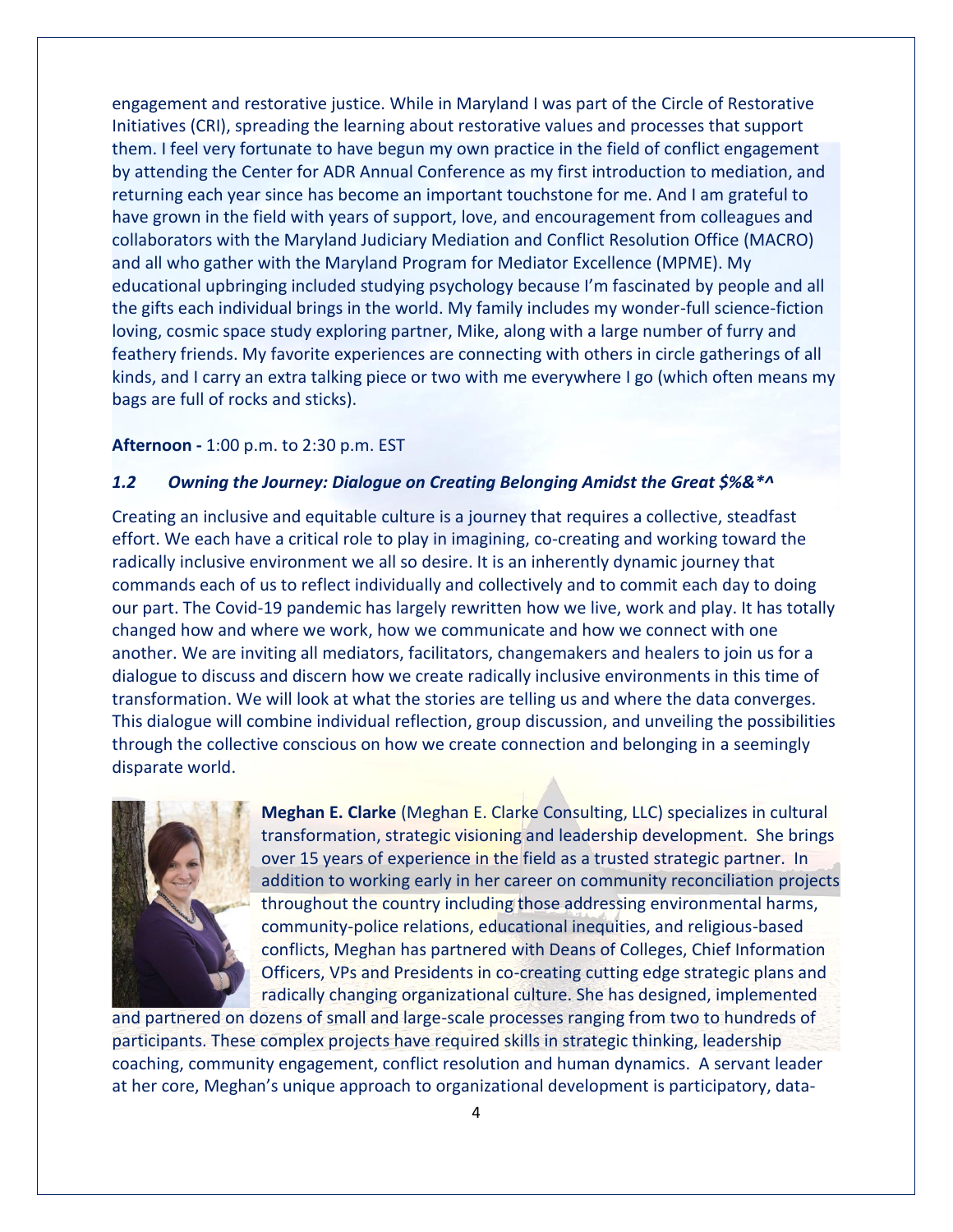driven and steeped in a desire to bring transformation and healing. Currently, her most difficult and satisfying work is being mom to her two daughters, raising the next generation of fierce and sassy is no joke.



**Kristi Lee** joins Meghan E. Clarke Consulting (MECC) eager to bring to life her knack for making people and teams feel seen, heard, known and valued. Her path has led her to MECC where it feels like she has come full circle and returned to work that makes her come alive and aligns with her gifts, skills, talents. With a strategic and analytical mind, a kind heart, and an intuitive gut, she loves to facilitate and has the most fun when she's bringing out the best in people – both individually or collectively. She believes in our ability to heal, the wisdom we hold in our hearts and bodies, and is committed to

helping people lead deeper and more connected lives.

#### *2.2 When Parents Bring Religion to the Table*

Religion can play an extremely critical part in mediating a parenting plan. Without notice, an impasse can arise, and the issue of religion has surfaced as a dragon and devours all the hard work that has been done on a parenting plan. Over time experience has taught that if I fail at the outset to determine if religion is an important issue for the parties, and address it early one, we will be faced with an uphill struggle later in the process. Therefore, it seems logical to look at the mediation process and see where and how it can be more effective to address this "dragon." This session provides a facilitative mediation technique on how to address the issue of when religion is a key factor to the parenting plan. But that is not to say it does not have application to other models.

**Michael West** is a trainer, certified mediator, and executive leadership coach specializing in collaboration, partnering, and creating dialogue within organizations. He provides dynamic experiential dispute resolution related training drawing on 28 years conflict resolution experience, academic study, leadership coaching and management. He has presented at various state and national conferences focusing on conflict resolution techniques as well as being a guest speaker at various law schools in the Washington, D.C. area. He has trained mediators in the Commonwealth of Virginia on mediating workplace disputes, divorce issues and complex multi-party disputes. He has designed and delivered a teambuilding program for intact teams in collaboration with several federal agencies. He was an adjunct professor for the School for Conflict Analyst and Resolution undergraduate program, George Mason University where he has taught mediation, communications skills, and conflict management courses. He specializes in addressing conflict within an organization through system approaches to improve relationships, develop new conflict prevention and resolution strategies and behaviors resulting in improved performance, morale, and organizational effectiveness. As a coach, he works with leaders to create opportunities for themselves and their teams by identifying their priorities, clarify choices, leverage strengths, build new competencies, and take action.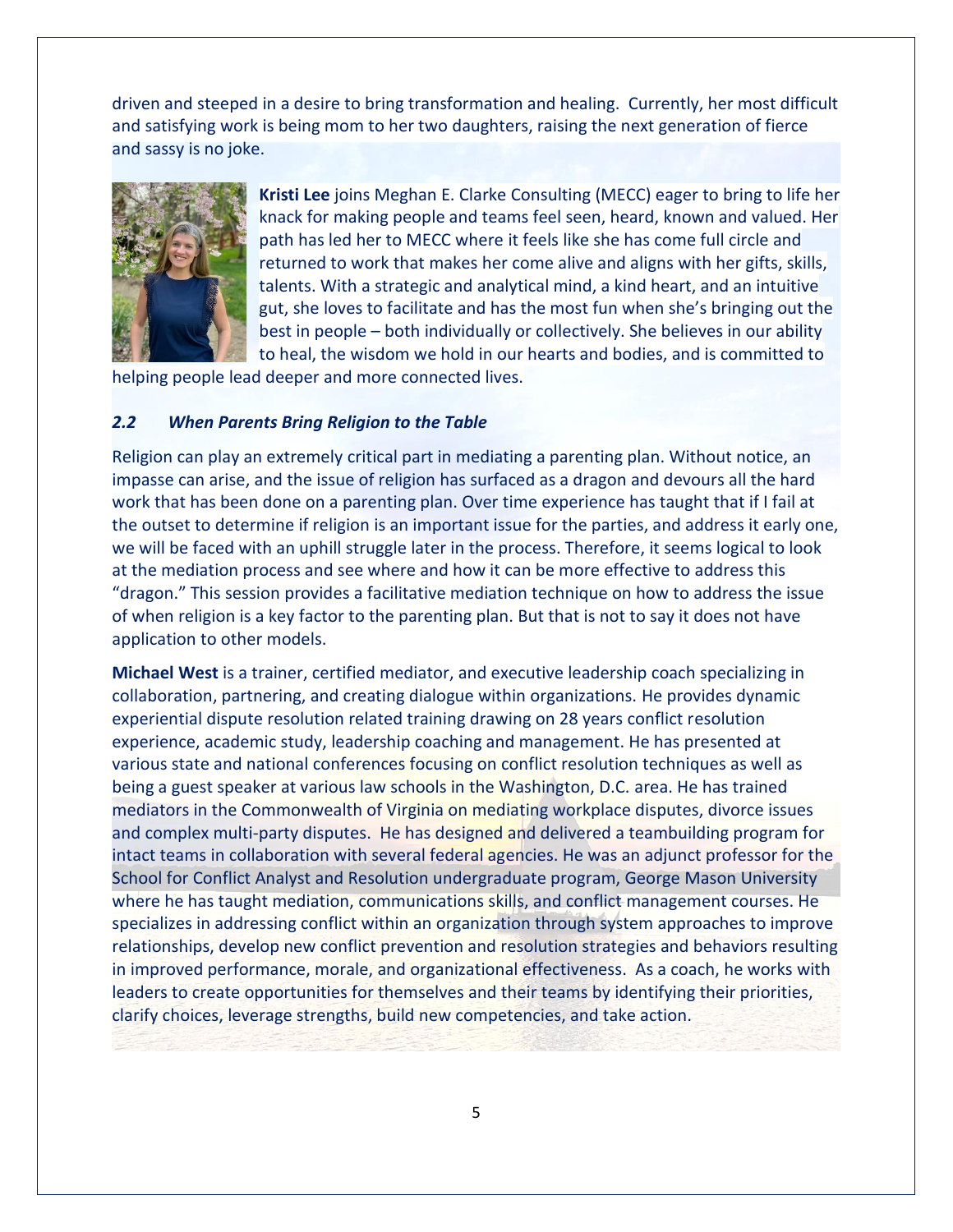#### **Afternoon -** 3:00 p.m. to 4:30 p.m. EST

## *1.3 Unlocking the Potential for Effective Conflict Resolution by Challenging Our Conflict Prejudices*

In our roles as mediators and conflict professionals, we often find ourselves relying on a standard set of conflict resolution tools. We try to be creative and insightful, but more often than not, the strategies we employ when attempting to address conflict are dictated by our prejudices and limited worldviews. We may miss opportunities to de-construct multi-layered conflict situations. We may fail to consider case-specific and out-of-the-box approaches. In this interactive workshop we will examine the ways our preconceptions both influence, and limit, our approach to conflict situations. Through the use of exercises, case examples and group discussion, we will examine: 1) the assumptions we hold, often unconsciously, about conflicts and how they should be addressed; 2) tools for recognizing these assumptions; and 3) strategies to help us move past our conflict resolution prejudices to consider alternative approaches to conflict resolution when they are needed.



**Linda M. Brothers** is Senior Associate Ombudsman at the National Institute of Health's Center for Cooperative Resolution, Office of the Ombudsman. Prior to that she was Ombudsperson at Wellesley College, where she established the college's first ombuds office and served as Co-Director of MERI (Multicultural Education Research Initiative). A conflict analyst and ADR practitioner with over twenty years' experience, Dr. Brothers' areas of special focus include systemic conflict within large organizations, perceived difference and intercultural conflict and role boundary conflation. She is the author of dozens

of educational programs addressing interpersonal and institutional dispute resolution; and she has designed numerous interventions for corporations, universities and governmental sectors. Dr. Brothers has written and presented on the role of conflict in shaping organizational identity, as well as individual and group identity dissonance within high-conflict organizations. She has taught negotiation at the Foundation for Education in the Sciences and is a former Board Member of the New England Association for Conflict Resolution. She holds a B.A. cum laude from Yale University and a J.D. from NYU.

### **Thursday, June 23, 2022**

**Morning** - 9:00 a.m. – 10:30 a.m. EST

## *1.4 Up is Down, Down is Up, and Two Plus Two Equals Whatever I Say: What to Do When People Argue with Facts and Reality*

"Facts are stubborn things," a famous lawyer once said in a closing argument. In this part of the 21<sup>st</sup> Century, what constitutes a "fact," and what should we mediators do when encountering an argument with (not *about*) a fact? Prepare for a challenge about when and how to challenge, and a dose of reality about reality.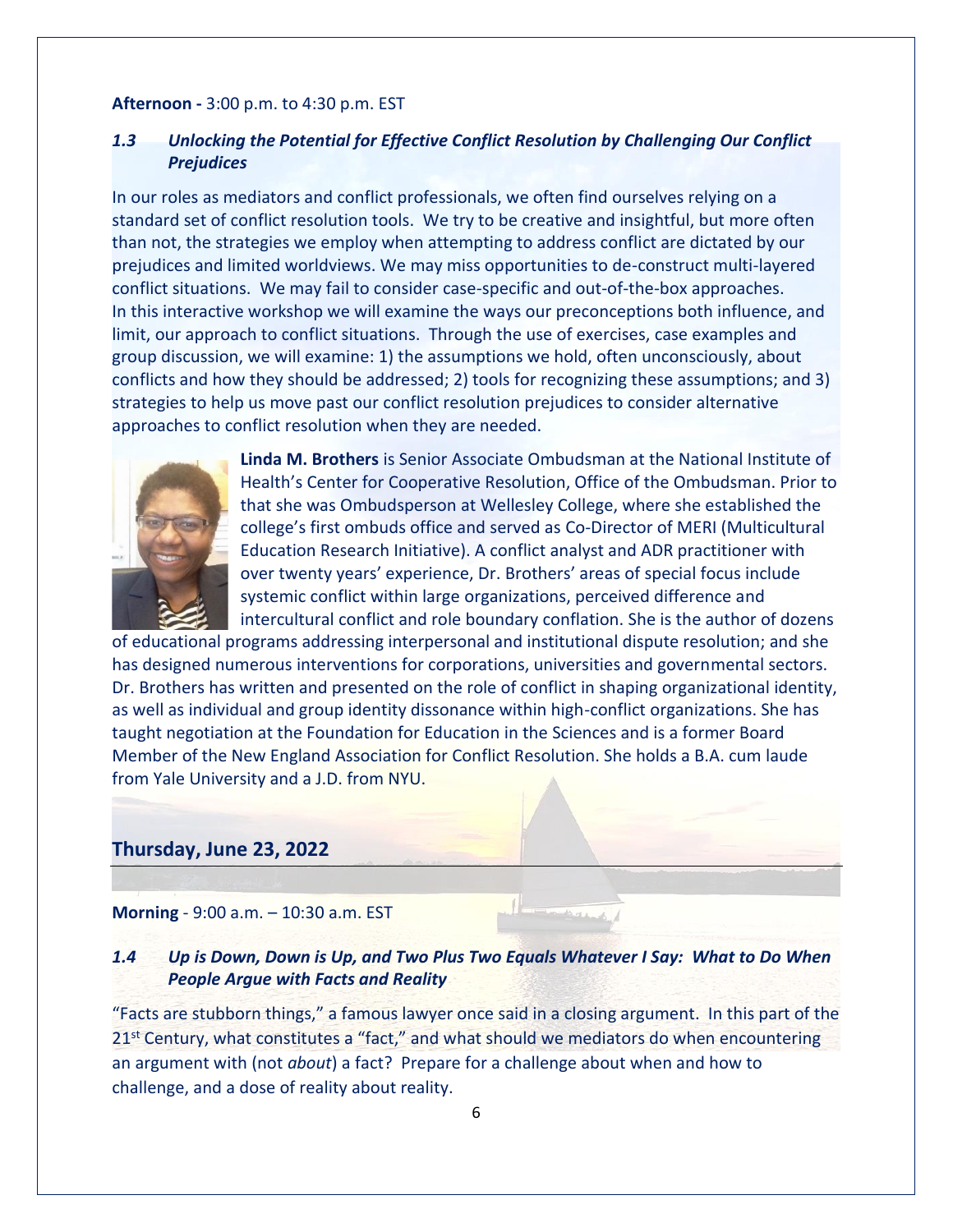

**Jeff Jury** of Burns Anderson Jury & Brenner, L.L.P. in Austin, Texas is a mediator, arbitrator, lawyer and teacher. He is a Past President of the International Academy of Mediators, one of the world's premier mediator organizations. Jeff teaches courses in Mediation, and Negotiation, at the University of Texas Law School, and Arbitration at Southern Methodist University. Jeff was honored with the Professionalism Award by the Austin Bar Association and the Texas Center for Legal Ethics and Professionalism in

2009. A lifelong Chicago Cubs fan, he once hit a 700-foot home run to straightaway center field on his kids' Wii.

#### *2.3 Implicit Bias and Communication*

This workshop will explore the nuances of how bias colors the process of communication.



**Denise Patterson McKenney** serves as a Commissioner with the Federal Mediation and Conciliation Service in the division of ADR and International Dispute Resolution. Her areas of expertise include mediation of collective bargaining agreements between unions/management, workplace employment disputes; training design/delivery, conflict coaching and systems design. Commissioner McKenney has also served as an experienced facilitator for area labor management committees. Her international experience includes travelling to Germany and Japan training chaplains of the United States Air force and has trained labor *attachés* in Panama and Hungary.

Denise has also served as an instructor in Thailand for the Rotary Peace Center at Chulalongkorn University. Her publications include "Labor-Management Partnership: A 12 Step Program for Change" published in the American Bar Association's Deskbook for ADR Practitioners. Denise is a graduate of the University of Maryland, College Park with a Bachelor of Science Degree in Speech Communication. She holds a Master of Science Degree in Instructional Systems Technology and is a graduate of the Training and Development Program at Georgetown University. A former college instructor, Denise brings an interactive approach to training and believes that learning can be fun, and that learning is a life-long activity.

**Morning/Afternoon** - 11:00 a.m. – 12:30 p.m. EST

#### *Plenary: The Search for Meaning in Mediation: The Paradox of The Heart and The Mind*

As mediators, we hold ourselves out to others as having some degree of expertise in resolving conflict. But what if we struggle to manage our own conflicts or we create our own barriers to collaborating with others? If I cannot resolve conflicts in which I am directly involved, does that reality raise this question: "How can I possibly assist others?"

In this session, we will examine whether mediation is truly a unique profession that demands practitioners live and practice the skills and concepts we offer to others in order truly to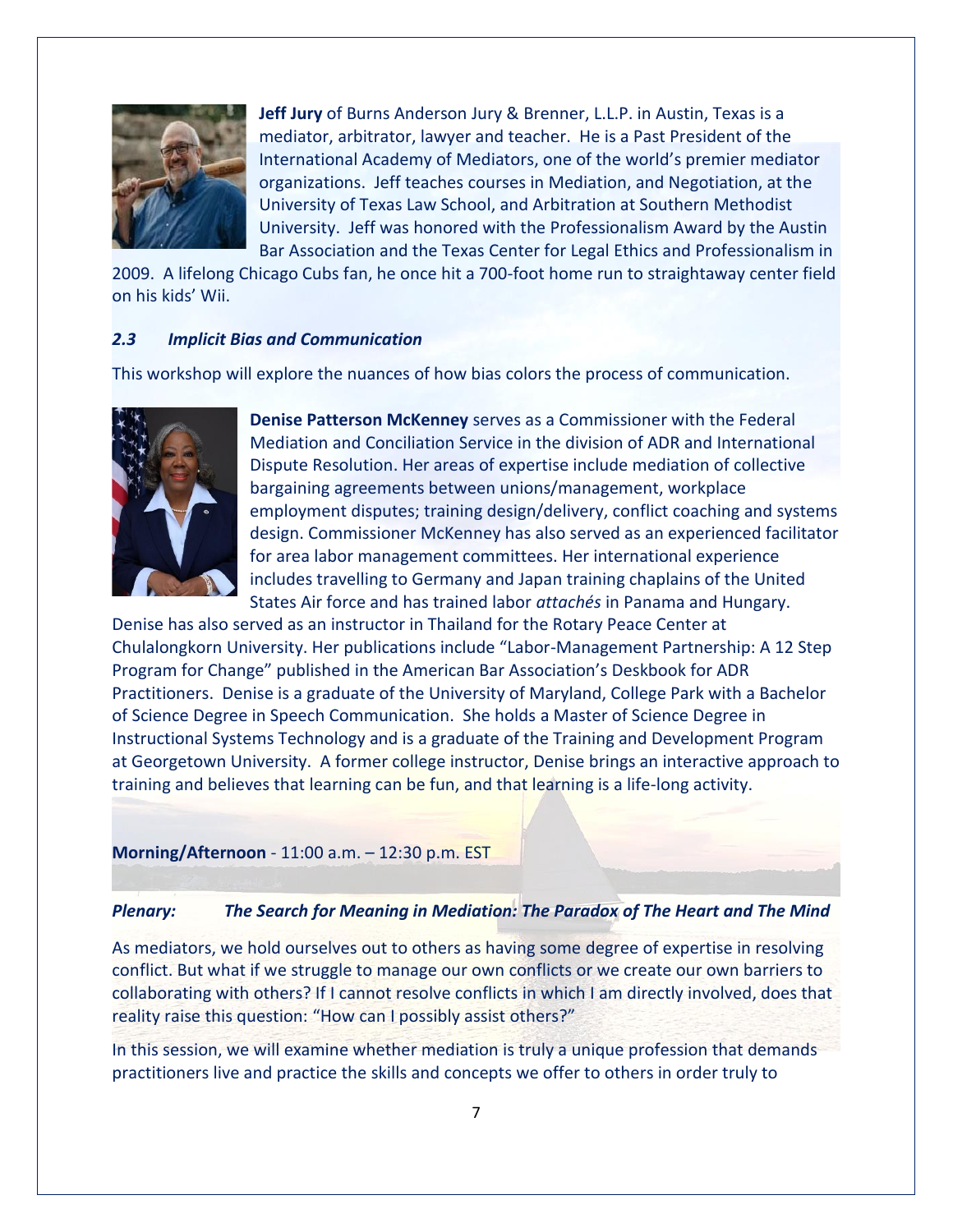support our clients to resolve their conflicts and in order to achieve any degree of expertise and excellence in our work.

We will also examine a more profound question: Is endeavoring to live the principles of conflict resolution and integrative communication an important way to give meaning – a sense of value and self-worth to our lives – a way to examine whether we are living our lives with integrity and intentionality?



**G. Daniel Bowling** is a Mediator and Public Policy Facilitator. He began mediating in 1986, taught advanced and public policy mediation at Osgoode Hall School of Law, York University, and taught negotiation at Howard and Hastings law schools, including the first course on advanced negotiation offered at Hastings. He co-edited/co-authored *Bringing Peace into the Room* (Jossey-Bass, 2003), a book which introduced the concept of the importance of the mediator's personal qualities to resolving conflicts,

and co-authored "The Mediation Process" in *A Litigator's Guide to Effective Use of ADR* in California (Cal. CEB, 2005).

Daniel co-founded the first mediation organization in South Carolina, served as Executive Director of the Society of Professionals in Dispute Resolution (SPIDR), guided its merger with four other dispute resolution organizations that created the Association for Conflict Resolution (ACR), and served as ACR's first CEO. He also directed the Duke Law School conflict resolution program and the Washington, D.C. Office of RESOLVE, one of the first environmental, public policy mediation firms. He practiced law and was Public Defender in Charleston, S.C. and was on the founding faculty of Antioch Law School, the first law school that emphasized clinical legal education, following his graduation from Harvard Law School. Daniel served as a mediator and trainer for the ADR Program for the U.S. District Court, Northern District of California. He has practiced yoga and meditation for thirty-six years, currently teaches mindfulness meditation, and serves as President of the Board of Spirit Rock Insight Meditation Center in Woodacre, CA.

**Afternoon -** 1:00 p.m. to 2:30 p.m. EST

## *Plenary: Working with Different Perspectives of Reality: How Implicit Bias and Cognitive Barriers Create Obstacles to Settlement*

This plenary session will explore how people can have very different perspectives of reality (what has happened, what is right, what is true) and what to do if they hold on to their positions in the face of overwhelming evidence to the contrary. We will learn four reactions to conflicting realities (self-justification, rationalization, the power of irrevocability, and inconsequential decision-making) and how implicit biases can create barriers to effective participation and involvement by all participants. Customized strategies and practical techniques will be explored that can help people work through these cognitive biases and assumptions to reach successful and durable agreements.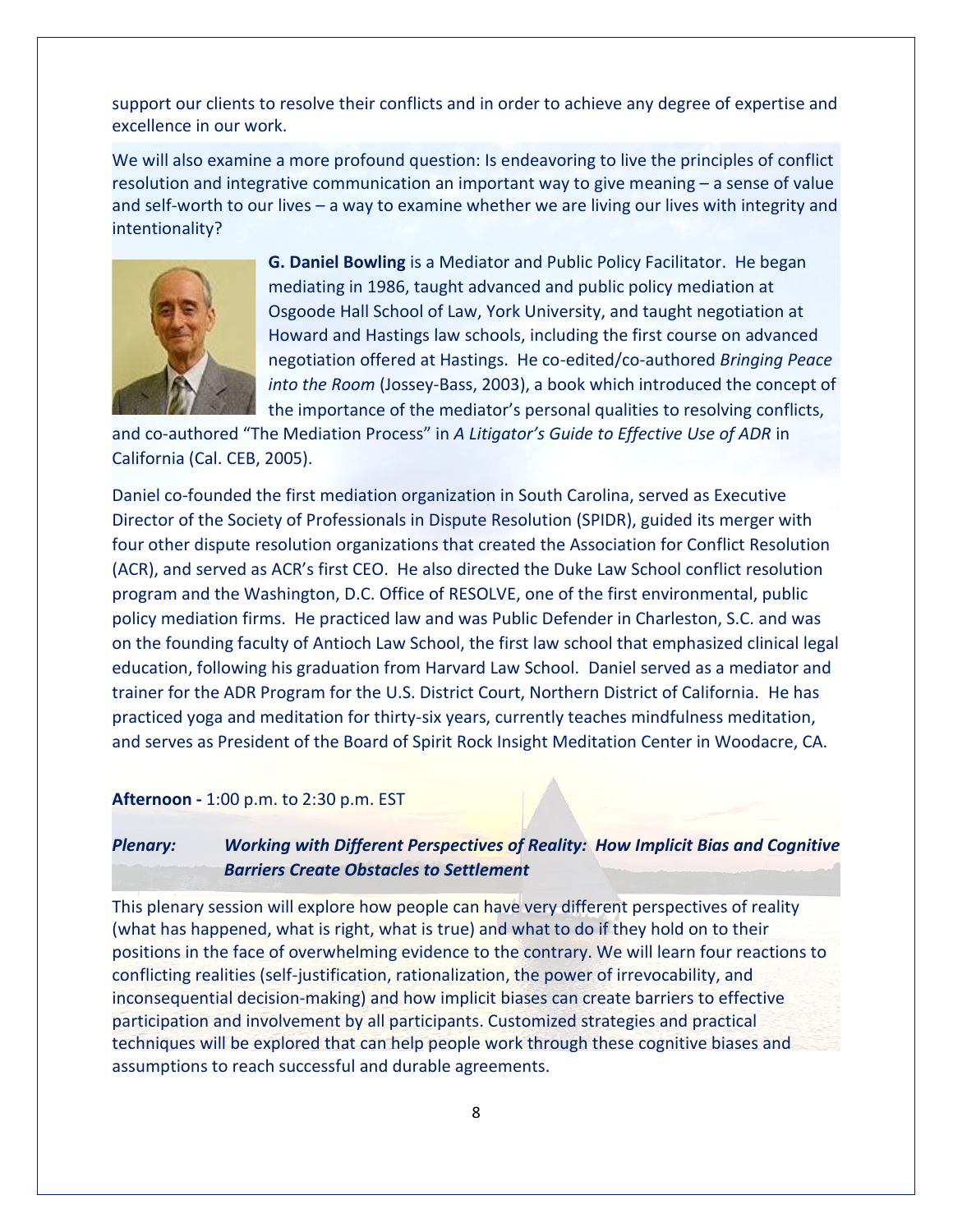

**Nina Meierding**, MS, JD, has been involved in the conflict resolution field for almost 35 years, mediating over 4,000 disputes and training thousands of people in almost all 50 states, as well as internationally including Canada, Sweden, Ireland, England, Scotland, New Zealand, the Netherlands, and India. She has trained court systems, corporations, non-profits, school districts, local, state, and national government agencies, law firms, and multiple other entities in negotiation, mediation, and gender and cultural issues. She has taught at Pepperdine University School of Law for over 28 years, as well as both the National and

California Judicial Colleges and other universities. She served on numerous national conflict resolution boards and is a former president of the Academy of Family Mediators. Her many awards include the Distinguished Mediator Award by the Association of Conflict Resolution, the Lifetime Achievement Award by the American College of Civil Trial Mediators, and most recently (2021) the Distinguished Neutral Award from the National Academy of Distinguished Neutrals. She was profiled in the American Bar Association Dispute Resolution Magazine and is an honorary fellow of the International Academy of Mediators.

**Afternoon -** 3:00 p.m. to 4:30 p.m. EST

## *1.5 Breathwork Circles for Healing the Divides: Exploring the Nervous System Response to Conflict*

As authors, such as Resmaa Menakem, Bessel van der Kolk, and Milagros Phillips explain, our bodily responses to trauma and conflict are an important part of working through the impacts of conflict. As conflict engagers, how might we consider how to bring this into our work? Ayo Handy Kendi, the Breath Sekou, teaches one way that we can use breathwork to help heal the harms, traumas, and conflicts between us. Join us in this session to learn more about the practice.

**Heather Fogg** *(See bio in 2.1)*

#### **Friday, June 24, 2022**

**Morning** - 9:00 a.m. to 10:30 a.m. EST

#### *Plenary: The Spiritual Dimensions of Conflict Resolution*

In this interactive workshop, David Hoffman will invite participants to talk about the deeper dimensions of dispute resolution. The primary focus will be stories about those cases in which a spiritual or heart-felt connection was made, notwithstanding the conflict between the parties, or between the mediator and one or more of the parties. After a brief presentation about the many meanings of "spiritual" (i.e., not the same as "religion"), we will work in small break-out rooms to share experiences and perspectives, and then bring those back to a plenary session, in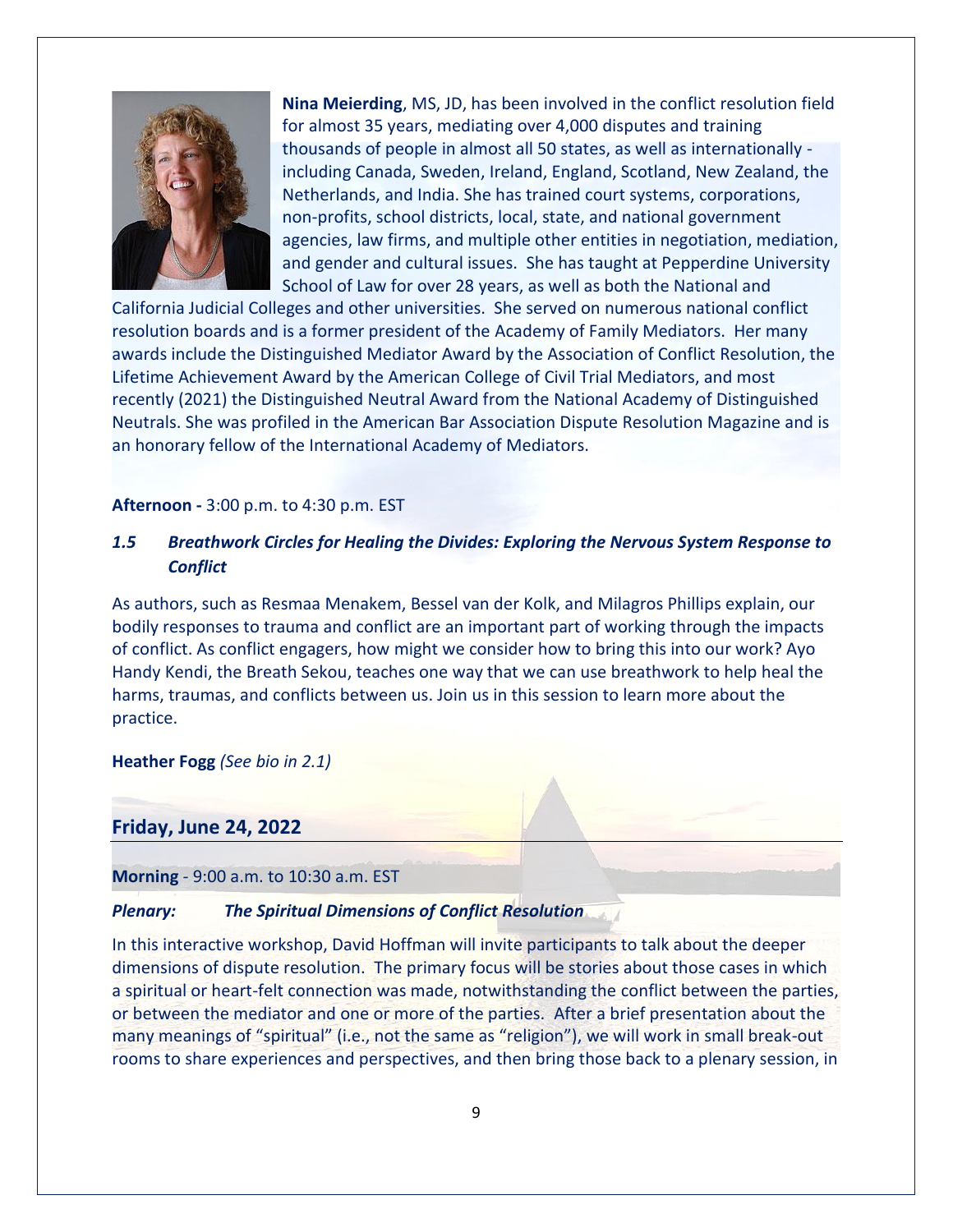which we will share ideas about what are the "deeper dimensions" of our work and how to set the stage for achieving them.



**David A. Hoffman** is an attorney, mediator, arbitrator, and founding member of Boston Law Collaborative, LLC, where he handles cases involving family, business, employment, and other disputes. He is pastchair of the American Bar Association's Section of Dispute Resolution. David is also on the faculty of Harvard Law School, where he teaches three courses: Mediation; Legal Profession: Collaborative Law; and Diversity and Dispute Resolution. He also trains mediators in the five-day Advanced Mediation program offered by the Program on Negotiation at

Harvard Law School. David has published three books (including "Bringing Peace into the Room," with co-editor Daniel Bowling) and more than 100 articles on law and dispute resolution. Prior to founding Boston Law Collaborative in 2003, David was a litigation partner at the Boston firm Hill & Barlow, where he practiced for 17 years. Before that he served as a law clerk for Judge Stephen G. Breyer on the U.S. Court of Appeals for the First Circuit. And before that, he was a woodworker for seven years. David has received a number of awards for his work as a mediator, including the Lifetime Achievement Award of the American College of Civil Trial Mediators and the D'Alemberte-Raven Award for service in dispute resolution from the ABA Section of Dispute Resolution. David is a graduate of Princeton University (A.B. 1970, *summa cum laude*), Cornell University (M.A. 1974, American Studies), and Harvard Law School (J.D. 1984, *magna cum laude*), where he was an editor of the Harvard Law Review. His TEDx talk about "Lawyers as Peacemakers" can be found here:

[https://www.youtube.com/watch?v=JKXv1\\_Sqe\\_4.](https://www.youtube.com/watch?v=JKXv1_Sqe_4) David lives in a cohousing community in Acton, Massachusetts with his wife, Leslie Warner, who is a career coach. They have five adult children, an adolescent cat, and a rescue golden retriever from Serbia.

#### **Morning/Afternoon** - 11:00 a.m. to 12:30 p.m. EST

#### *1.6 Restorative Practices in the Workplace*



Since 1989, **Andrea Morrison** has served as a neutral in thousands of conflicts, in a wide variety of capacities. Her experience as a mediator is broad and diverse: ranging from a real estate development dispute involving multiple neighbourhood stakeholders, to workplace disputes involving allegations of racism and harassment. She has offered conflict coaching, such as to female executives facing gender issues in a large accounting firm. She founded her company Global Dialogue Inc.

[\(www.globaldialogue.ca\)](http://www.globaldialogue.ca/) in 2005. Since 2011, she has been a permanent mediator for the Quebec human rights commission. Andrea has considerable experience in conflict prevention and facilitating systemic change. She led an integrative conflict management system design for project delivery within the former *Canadian International Development Agency*. She published the Partnering chapter in the CCH ADR Manual, and guided many groups to adopt this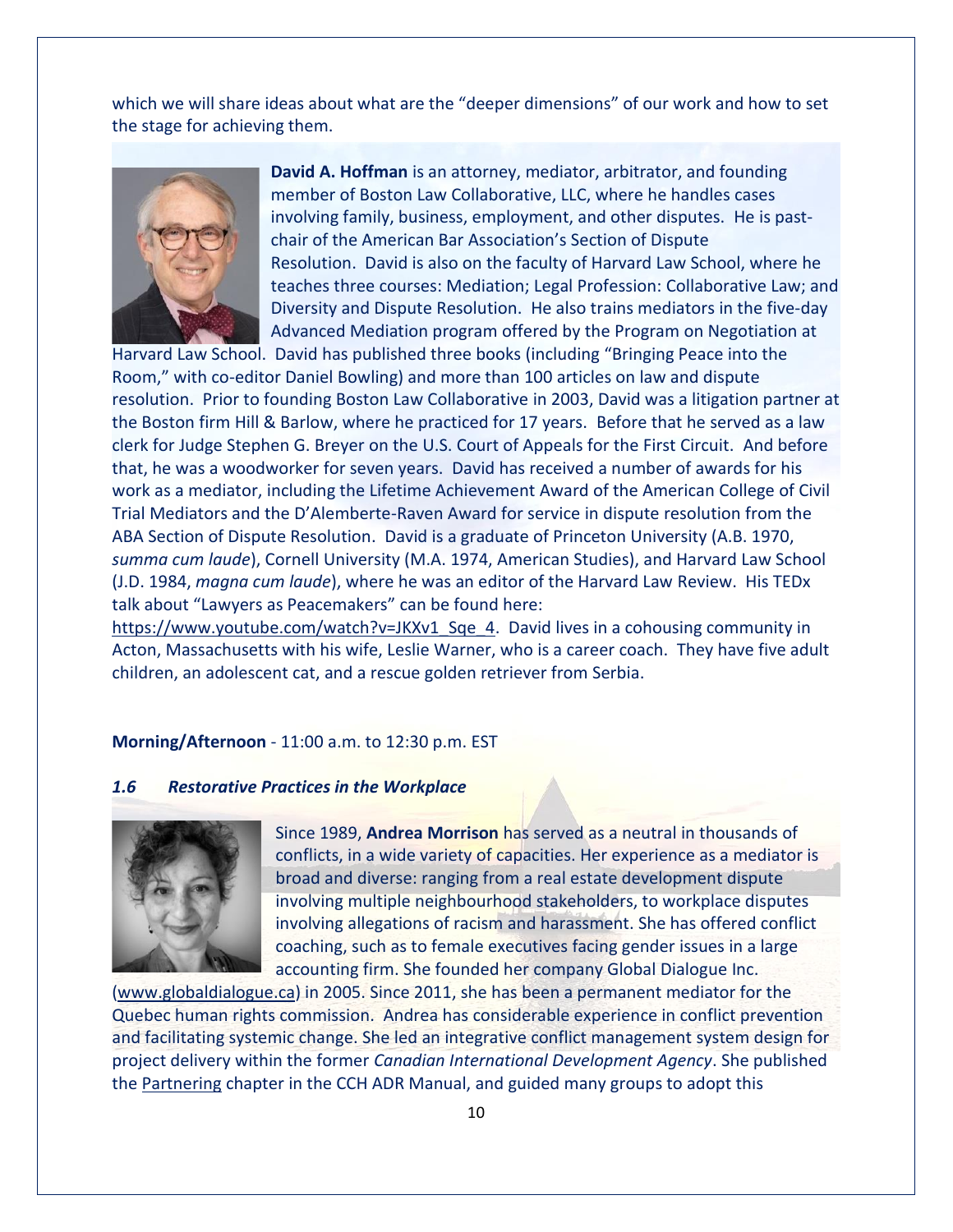approach, such as the *Quebec Education Science and Math Alignment Projec*t when major educational reforms were introduced; the *Aceh Mediation Center* (Indonesia) following the tsunami in response to civil claims; and *Saddle Lake First Nation* when they initiated a tribal justice system. She recently founded PlatesFormes, an association which leads the creating of spaces for intercultural and human rights dialogue and provide competent neutrals to manage them.

Her work in capacity building has included designing and delivering training programs for hundreds of clients, e.g., commercial mediation training in French West Africa, negotiation training for front-line federal health workers and community policy in First Nations, and harassment training for the judges of the *Canadian International Tribunal*. She has been a lead course designer and trainer with the *Canadian Institute for Conflict Resolution* in Ottawa since 1997 and has taught courses on conflict prevention and resolution and/or cross-cultural mediation at McGill University, University of Sherbrooke, and University of Vermont School of Natural Resources. Andrea is regularly invited as a public speaker to organisations and to conferences, and is a regular at the ADR Center annual conference in Maryland. Her publications include Justice for Natives: Searching for Common Ground, as well as others on participatory justice. In 2014, she was invited to become a fellow of the prestigious *International Academy of Mediators.* She is lawyer with commercial and labour experience, and a member of the Quebec Bar. Andrea holds degrees in both civil and common law, as well as political science and international relations. She brings to her practice knowledge of six languages. Andrea is an accomplished artist, and has held numerous photo exhibits and video installations often around the theme of cultural difference.

#### *2.4 It Doesn't Take Two to Tango, or Does it? What about Co-mediation?*

Mediation is overcoming impasse and achieving resolution. Co-mediation is an approach, or one tool in the mediator's toolbox, which uses two or more mediators working in tandem to assist parties in reaching a resolution. Co-mediators accomplish this by creating an environment of cooperation, collaboration, optimism about possibilities for resolution, forward thinking, openness to working beyond their biases, creative thinking, enthusiasm, and persistence. Often co-mediation is used to reflect the diversity of the parties.



**Joyce A. G. Mitchell** is an attorney licensed in Maryland and the District of Columbia, a Distinguished Fellow and Board Member IAM, and a certified mediator in the states of Virginia and North Carolina. Joyce is a nationally recognized in the field of alternative dispute resolution. She began her mediation practice in 1996 and has mediated more than 2000 cases. She mediates for the U. S. Equal Employment Opportunity Commission, the U.S. Department of Agriculture, the US Air Force, the MD Dept of Agriculture

mediation program, and for the Financial Industry Regulatory Authority. (FINRA). Joyce is on the roster of mediators for several ADR private dispute resolution providers and mediates for them nationwide for their private and federal government clients. She is a skilled negotiator and has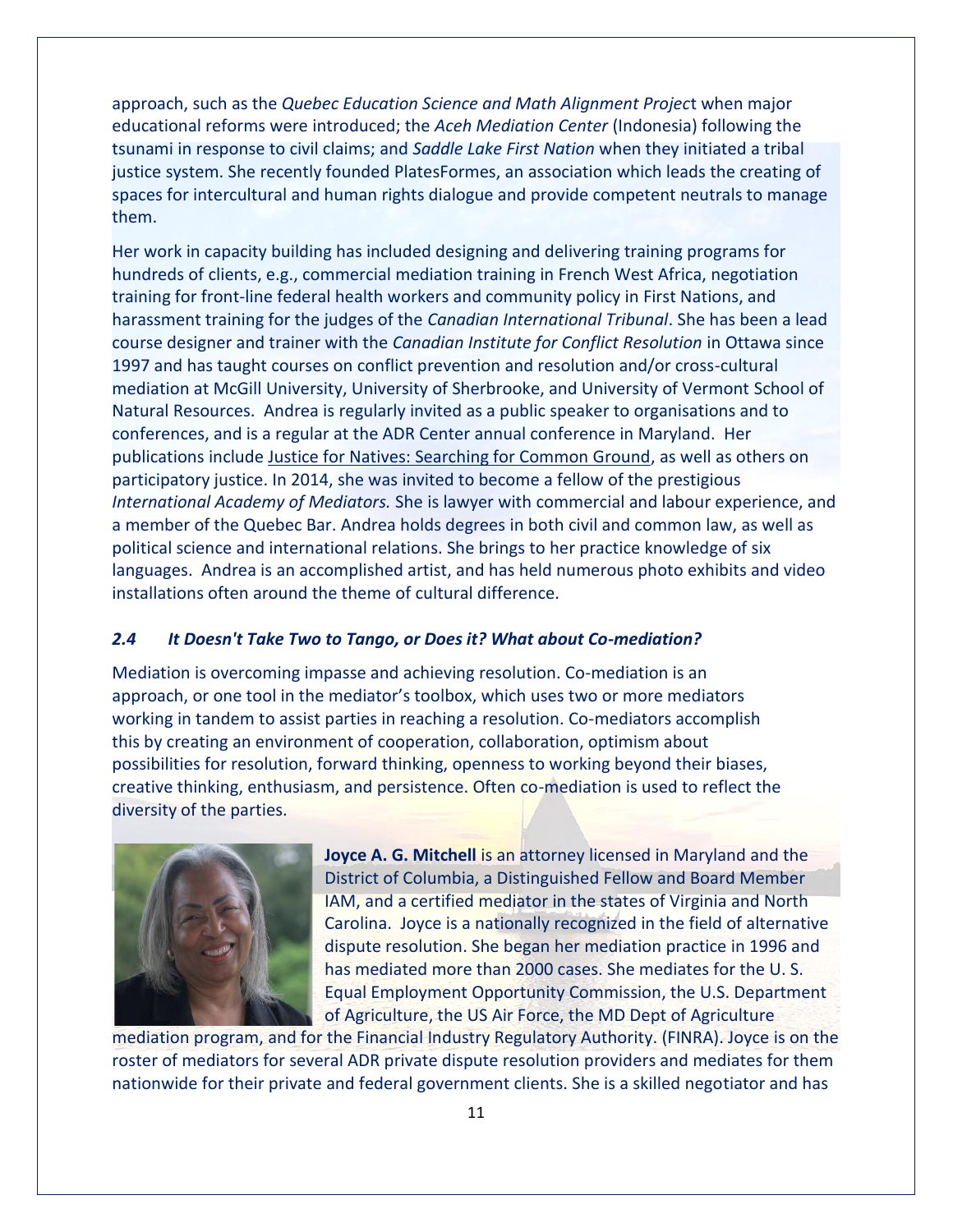had more than 500 hours of conflict resolution, and multi-party facilitation in various subject areas, levels, and mediation approaches. She conducts multi-party facilitation sessions, early neutral evaluations, organizational and management conflict inquiries, and fact finding. Joyce regularly speaks at professional association meetings, such as the ABA Dispute Resolution Section on the uses on ADR techniques.



**Earlene Baggett-Hayes** is an attorney, arbitrator, mediator, magistrate, fact-finder and trainer. She is president of the Law and Mediation Center, PLLC, in Michigan, and is also certified to practice law in Illinois. Earlene has mediated and arbitrated cases for over twenty years and serves on numerous panels and rosters. The areas that she works in extend from employment and commercial law to property, construction and domestic relations matters. She has drafted and conducted over twenty (20) training programs in the area of ADR and written numerous articles on the topic. Earlene is a member of the International Academy of Mediators

as a distinguished fellow and has received the State Bar of Michigan "Award for Distinguished Service in ADR." Mentoring and community service are also staples in Earlene's practice.

**Afternoon** - 2:00 p.m. to 3:30 p.m. EST

#### *1.7 The Art of Resolution: Creating and Sustaining Alignment and Relationship*

In this engaging, entertaining, interactive and heartful program, Stewart will share his "Cycle of Resolution" and its components for moving through conflict to collaboration. This work is based on Stewart's seminal works: *Getting to Resolution* and *The Book of Agreement*. He will also speak to the importance of this work, and one's personal presence as a force for good in the challenging times we are living in.



**Stewart Levine** improves productivity while saving the enormous cost of conflict using *Agreements for Results* and *Resolutionary* conversational models. As a lawyer he realized fighting is ineffective in resolving problems. At AT&T he learned why collaborations fail: people do not create clarity about what they want to accomplish, and how they will get there. He has worked across the organizational spectrum – Fortune 500, small, government and non-profit. His *Cycle of Resolution* is included in the *Change Handbook*. His best seller *Getting to Resolution: Turning Conflict into Collaboration* (Berrett-Koehler 1998, 2009) was named a Best Business Books of the year and called *a marvelous book* by Dr. Stephen

Covey. It has been translated into Russian, Hebrew and Portuguese. *The Book of Agreement* (Berrett-Koehler 2003) has been endorsed by many thought leaders, called "more practical" than the classic *Getting to Yes*. He co-wrote *Collaborate 2.0* and curated and edited *The Best Lawyer You Can Be: A Guide to Physical, Mental, Emotional and Spiritual Wellness* for the American Bar Association. He teaches communication, relationship management and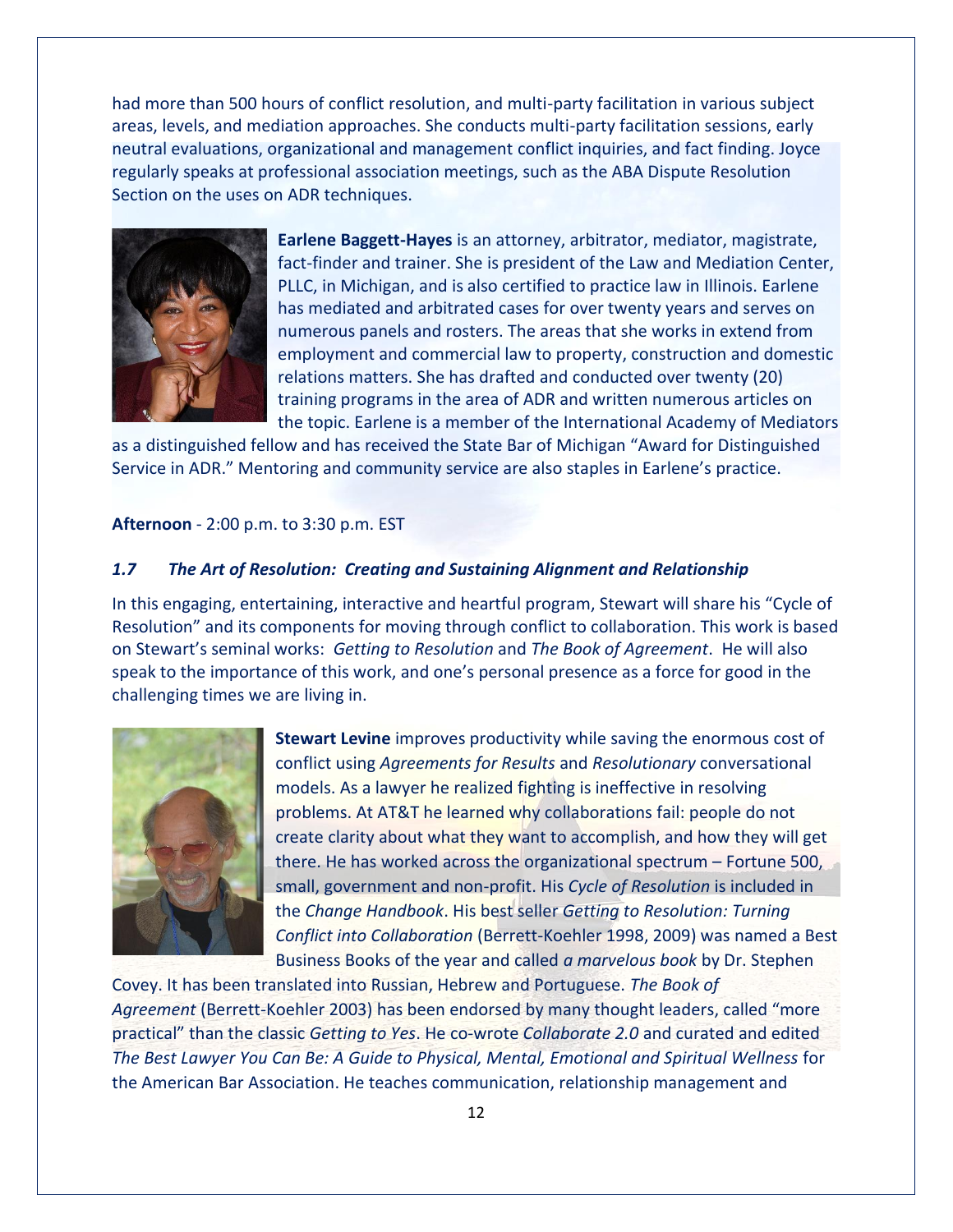conflict management skills for The American Management Association. He served as adjunct faculty for the University of California Berkeley Law School and Dominican University Graduate Business School[. www.StewartLLevine.com.](http://www.stewartllevine.com/) In 2022 he will publish an anthology of his poetry [Pilgrims Path: Morning Practice for Seekers](http://pilgrimspath.life/)

## **2.5** *The Intersection of ADR Professional and Emergency Manager – Is FEMA ADR Work a Good Fit for You?*

You have the skills and the experience. You already know your work as an ADR professional can be very challenging and rewarding. What would happen if you added on overlay of helping FEMA help survivors of natural and person-made disasters? Come to this interactive session and learn what ADR professionals do in a disaster environment, how critical those jobs are, and how one of several job opportunities might be the right fit for you. From maintaining ethical practice, to basics skills, to operating under challenging organizational structures, we'll answer your questions and help you decide if this might be a good fit for you.



**Jada Berteaux** is the Supervisory ADR Advisor for ADR Reservists. Jada supervises the ADR reservist staff and ensures deployment readiness. She has served as a member of the cadre management team since September 2021. Jada joined the FEMA ADR Cadre in 2019 as a reservist ADR Advisor and transitioned to a fulltime Deployable Field Advisor (DFA) position in 2020. Since joining FEMA, Jada has delivered ADR services at multiple disaster operations including Puerto Rico, Minnesota, Texas, New York Vaccination

Centers, and the U.S. Virgin Islands. Jada's professional background includes real estate management, public relations and communications.



**Matilda Brodnax** has over 20 years of Alternative Dispute Resolution (ADR) experience as an Attorney Mediator, Conflict and Workplace Coach, Facilitator, and Trainer. As the Deputy Director of ADR Mission and Programs Branch, she supervises the HQ ADR staff and manages the delivery of a broad range of ADR services. From 2013 to 2019, she managed the FEMA ADR Leadership Coaching Program. Her duties included managing the delivery of coaching services, developing and conducting coaching skills training, and serving as a mentor, leadership,

and executive coach. She is a Professional Certified Coach by the International Coach Federation.